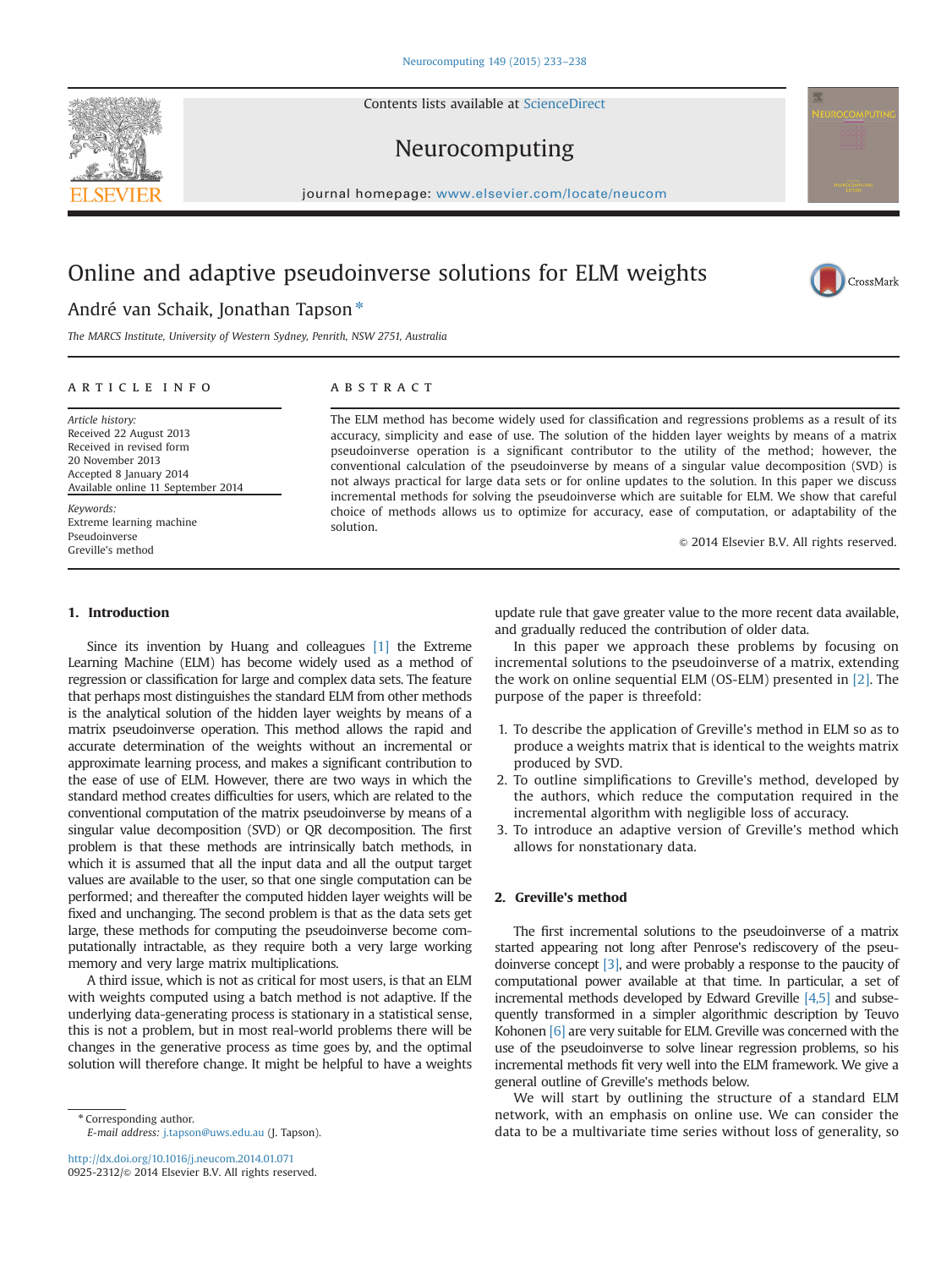<span id="page-1-0"></span>that at each sampling time we get a new data vector  $x_t \in \mathbb{R}^{L \times 1}$ where  $t$  is a time or series index. An ELM network with  $L$  input neurons and M hidden layer neurons can be modeled by

$$
y_{n,t} = \sum_{j=1}^{M} w_{nj}^{(2)} f\left(\sum_{i=1}^{L} w_{ji}^{(1)} x_{i,t}\right).
$$
 (1)

The input  $x_t$  is weighted by the randomly determined interconnecting weights  $w_{ji}^{(1)}$  between the input and hidden layer and summed over L to generate the input to the hidden layer. In  $(1)$ , the superscript indicates the weights layer;  $i$  is the input vector index,  $j$ is the hidden layer index, and  $n$  is the output layer index. The inputs are then subject to a nonlinear transformation, typically of a compressive nature, although in principle a wide variety of nonlinearities might be suitable. This nonlinear function is indicated by  $f$ (). A typical ELM also contains a bias term for the hidden layer neurons in this function. This can be absorbed in our formulation by the standard method of assuming that one of the inputs  $x_i$  is equal to one for all t, and the weight from that input to each hidden neuron then represent that neuron's bias value. The output layer, of dimension N, produces a linear weighted sum of the hidden layer activations to produce an output vector  $y_{\hat{\ell}}\in \mathbb{R}^{N\times 1}$  corresponding to input  $x_t$ . The solution of the weights  $w_{nj}^{(2)}$  involves the pseudoinverse of the matrix of all hidden layer activations up to the current time t.

As in a standard ELM, the input weights  $w_{ji}^{(1)}$  are fixed to random values, usually with a normal distribution in some sensible range; for most ELMs M is significantly larger than L and cross validation is used to determine the value of  $M$  (typically  $M = 10L$  in our case); and the output weights  $w_{nj}^{(2)}$  are solved by linear regression by means of the pseudoinverse operation.

The output of the hidden layer at time  $t$  is a vector  $a$  with elements j given by

$$
a_{j,t} = f\left(\sum_{i=1}^{L} W_{ji}^{(1)} x_{i,t}\right).
$$
 (2)

The time series can then be written as  $A = [a_1 \cdots a_k]$  where  $A \in \mathbb{R}^{M \times k}$ in which each column contains the output of the hidden layer at one instant in the series, and the last column contains the most recent instant in the series. Corresponding to this matrix of hidden layer activations, a similar matrix  $\overrightarrow{Y} \in \mathbb{R}^{N \times k}$  consisting of the output values  $Y = [y_1 \cdots y_k]$  is constructed. The regression problem then consists of finding the set of weights  $W \in \mathbb{R}^{N \times M}$  that will minimize the error in

$$
WA = Y.
$$
 (3)

This may be solved analytically by taking the Moore–Penrose pseudoinverse  $A^+ \in \mathbb{R}^{k \times M}$  of A

$$
W = YA^{+}.
$$

In the standard ELM implementation, A and Y are the complete (static) data sets, and a singular value decomposition suffices to determine  $A^+$ . Greville's method shows how  $A^+$  may be learnt incrementally in a real-world or real-time application as new data becomes available. We adapt Greville's method below to directly provide updates for W, since for this regression, we do not explicitly need  $A^+$ , but only  $YA^+$ .

Given the input and output data streams  $a$  and  $y$  respectively for some process sampled k times, when the next set of data  $a_k$ ,  $y_k$ becomes available, we form two matrices partitioned as follows:

$$
A_k = [A_{k-1} \ a_k],\tag{5}
$$

 $Y_k = [Y_{k-1} y_k]$  $\left[ . \right]$ . (6)

We now want to calculate  $W_k$  given  $W_{k-1}$ , where

$$
W_k = Y_k A_k^+, \qquad W_{k-1} = Y_{k-1} A_{k-1}^+.
$$
\n<sup>(7)</sup>

According to Greville's theorem, the pseudoinverse  $A^+$  is given by

$$
A_k^+ = [A_{k-1} \ a_k]^+ = \begin{bmatrix} A_{k-1}^+ (I - a_k b_k^*) \\ b_k^* \end{bmatrix}, \tag{8}
$$

where  $b_k \in \mathbb{R}^{M \times 1}$  is given by

$$
b_k = \frac{(A_{k-1}^+)^* A_{k-1}^+ a_k}{1 + a_k^* (A_{k-1}^+)^* A_{k-1}^+ a_k},\tag{9}
$$

if

$$
c_k \stackrel{\text{def}}{=} (I - A_{k-1} A_{k-1}{}^+) a_k = 0,
$$
\n(10)

where  $A^*$  denotes the conjugate transpose (or adjoint) of A. In the case where only real valued data is used, the adjoint can be replaced by the transpose.

The condition of Eq. (10) implies that  $a_k$  is in the column space of  $A_{k-1}$ , i.e.,  $a_k$  is a linear combination of the previous hidden layer activation vectors  $A_{k-1}$ . When the number of columns in  $A_{k-1}$  is larger than the dimension of  $a_k$ , i.e.,  $k > M$ , then the vectors  $a_k$  are most likely linearly dependent and the condition of Eq. (10) will hold. This will typically be the case in the online regression defined in Eq. (3).

To simplify the expression for  $b_k$ , we can define a symmetric square matrix  $\theta_{k-1} \in \mathbb{R}^{M \times M}$ :

$$
\theta_{k-1} = (A_{k-1}^+)^* A_{k-1}^+ = (A_{k-1} A_{k-1}^*)^+, \tag{11}
$$

i.e.,  $\theta_k$  is the pseudoinverse of the correlation matrix of the hidden layer activation. Eq.  $(9)$  can then be rewritten as

$$
b_k = \frac{\theta_{k-1} a_k}{1 + a_k^* \theta_{k-1} a_k},
$$
\n(12)

To update  $\theta_k$  when a new pair  $a_k$ ,  $y_k$  is observed, we can write

$$
\theta_k = (A_k A_k^*)^+ = (A_{k-1} A_{k-1}^* + a_k a_k^*)^+.
$$
\n(13)

Kovanic [\[7\]](#page-5-0) shows that when (10) holds the matrix inversion lemma may be applied to the pseudoinverse of (13) to obtain an update rule for  $\theta_k$ . The matrix inversion lemma states

$$
(D + BCB^*)^{-1} = D^{-1} - \frac{D^{-1}BB^*D^{-1}}{C^{-1} - B^*D^{-1}B},
$$
\n(14)

where  $D^{-1}$  and  $C^{-1}$  exist and B is a matrix such that BCB\* has the same dimensionality as *D*. Choosing  $D = \theta_{k-1}^{-1}$ ,  $B = a_k$ , and  $C = I$ , gives:

$$
\theta_k = \theta_{k-1} - \frac{\theta_{k-1} a_k a_k^* \theta_{k-1}^*}{1 + a_k^* \theta_{k-1} a_k} = \theta_{k-1} - \theta_{k-1} a_k b_k^*,
$$
\n(15)

so  $\theta_k$  can be readily computed from  $\theta_{k-1}$  and  $a_k$ . To update the weights, we use

$$
W_k = Y_k A_k^+ = [Y_{k-1} y_k] \begin{bmatrix} A_{k-1}^+ (I - a_k b_k^*) \\ b_k^* \end{bmatrix}
$$
  
=  $Y_{k-1} A_{k-1}^+ - Y_{k-1} A_{k-1}^+ a_k b_k^* + y_k b_k^* = Y_{k-1} A_{k-1}^+ + (y_k - Y_{k-1} a_k) b_k^* - W_{k-1} + (y_k - W_{k-1} a_k) b_k^*.$  (16)

which can be readily computed from the new pair  $y_k$  and  $a_k$ , and the past values  $W_{k-1}$  and  $\theta_{k-1}$ . We can thus update  $W_{k-1}$  and  $\theta_{k-1}$  without ever computing  $A_k^+$  explicitly. The above method, the Online Pseudo Inverse Update Method (OPIUM), produces the exact same weights matrix as SVD, as long as condition (10) is met at each iteration. It is also mathematically equivalent to OS-ELM as presented in [\[2\]](#page-5-0) when using single input–output vector pairs for each update. It is also possible to not do the update with each new vector pair, but rather collect a set of training vector pairs (i.e. a chunk of data) and do an update for each chunk, as shown in [\[2\]](#page-5-0).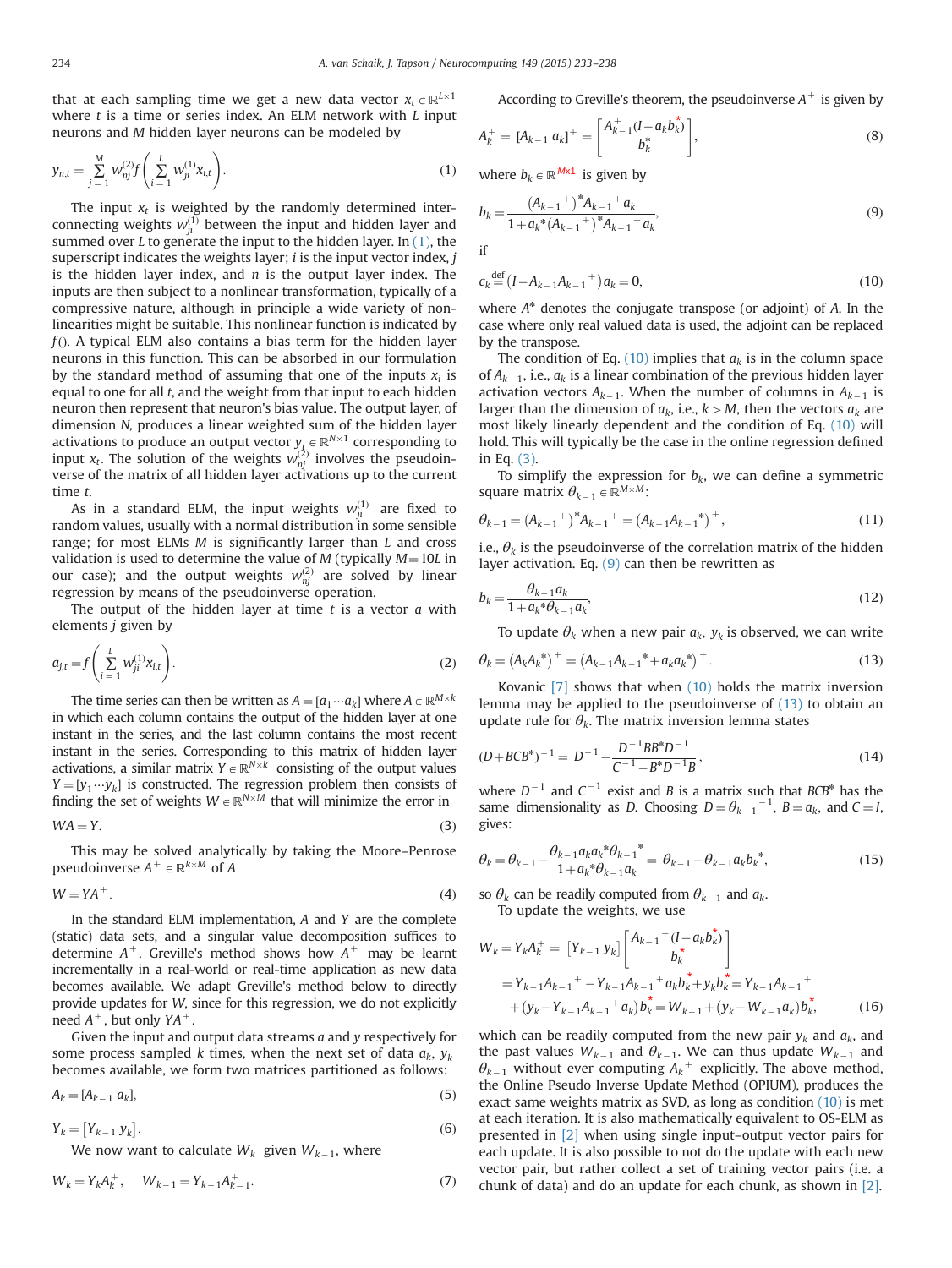<span id="page-2-0"></span>Initially, however, when  $k < M$ , Eq. [\(10\)](#page-1-0) will not hold and we have according to Greville

$$
b_k^* = c_k^+, \tag{17}
$$

$$
if
$$

$$
c_k \neq 0,\tag{18}
$$

In this case the weight update rule [\(16\)](#page-1-0) does not change, but the online update for  $b_k$  needs to be redefined. Kohonen proposes the introduction of a second auxiliary matrix for this purpose in  $[6]$ , defined as

$$
\Phi_{k-1} = I - A_{k-1} A_{k-1}^+ \tag{19}
$$

When  $c_k = 0$ ,  $\Phi_k = \Phi_{k-1}$ , so no update is made to this matrix. However when  $c_k \neq 0$ , the updates for the variables become

$$
b_k = \frac{\Phi_{k-1} a_k}{a_k^* \Phi_{k-1}^* \Phi_{k-1} a_k},\tag{20}
$$

$$
\Phi_k = \Phi_{k-1} - \Phi_{k-1} a_k b_k^*,\tag{21}
$$

$$
\theta_k = \theta_{k-1} - \theta_{k-1} a_k b_k^* + (1 + a_k^* \theta_{k-1} a_k) b_k b_k^* - b_k a_k^* \theta_{k-1}^*,
$$
 (22)

which again can be readily computed from the new  $a_k$ , and the past values  $\Phi_{k-1}$  and  $\theta_{k-1}$ .

# 3. Simplifications

While Greville's method produces the exact pseudoinverse solution for  $A_k$ , testing for condition [\(10\)](#page-1-0) in a real world environment is not straightforward, as noise in the input vectors makes it vanishingly likely to hold. Instead, OPIUM initializes the system of equations such that [\(10\)](#page-1-0) holds and does not need to be tested. One possibility is to use some portion of the data and the standard batch pseudoinverse to initialize the matrices, as proposed in [\[2\].](#page-5-0) An alternative possibility for initialization, useful if not much data is available yet or to avoid an initial batch computation, is to modify the problem slightly and ask for  $W_k$  to not only map  $a_k$  to  $y_{k}$ , but also to map arbitrarily small individual activations of hidden layer neurons ( $\epsilon I^{M\times M}$ ) to the zero matrix  $O^{N\times M}.$  This gives us

$$
A_0 = \epsilon I^{M \times M},\tag{23}
$$

$$
Y_0 = O^{N \times M},\tag{24}
$$

With this initialization,  $A_0$  is of rank M and the new vector  $a_1$ will thus be in the column space of  $A_0$ , so that condition [\(10\)](#page-1-0) is met. From this point onwards  $k > M$ , and we can use Eq. [\(9\)](#page-1-0) for  $b_k$  each time.

The derivation of OPIUM in the previous section via the Greville method is how we originally obtained the method. Because Greville's method is not generally well known, we considered it instructive to include it here. It is, however, rather involved, particularly if one is to include the proof of Greville's method, which we have omitted here for brevity. A simpler derivation when we know that condition [\(10\)](#page-1-0) is met can be obtained, as shown in [\[2\],](#page-5-0) by noting

$$
W = YA^{+} = YA^{*}(AA^{*})^{-1} = \psi \theta,
$$
\n(25)

where  $\psi$  is the cross correlation matrix between output vectors and hidden layer activation and  $\theta$  is the inverse of the autocorrelation of the hidden layer activation. The pseudoinverse identity  $A^+ = A^*$  $(AA^*)^{-1}$  is valid if the rows of A are linearly independent. Each row in A contains the activation of a single hidden layer neuron across all input vectors presented so far. Given the random projections of the input vectors to the hidden neurons, followed by a nonlinear activation function in each neuron, it is reasonably likely that the rows of A are linearly independent. The update rule for  $\theta_k$  can again be derived from [\(13\)](#page-1-0) so that Eq. [\(15\)](#page-1-0) can be used. The update rule for  $\psi_k$  can be derived straightforwardly from [\(5\) and \(6\)](#page-1-0)

$$
\psi_k = Y_k A_k^* = [Y_{k-1} y_k] [A_{k-1} a_k]^* = \psi_{k-1} + y_k a_k^* \tag{26}
$$

The weights matrix W can thus be calculated anew at each instant using (25) and update rules (15) and (26). Alternatively, we can insert (15) and (26) into (25), which yields, after multiplying and collecting terms, the same update rule as  $(16)$  for  $W_k$ .

From our experiments, we noticed that the off-diagonal elements of  $\theta_k$  were always very small, compared to the elements on the diagonal, and that the diagonal elements all had similar values, within a factor 4 or so. In other words,  $\theta_k \approx gI$ . This indicates that the activation of a hidden neuron across all input patterns is not (much) correlated with that of the other hidden neurons. This is likely a result of the random projections of the input patterns into the hidden layer, and the nonlinear activation function of the hidden neurons. This leads us to propose a further simplification of OPIUM, in which we simply assume  $\theta_k = gI$ . In this case, we never need to calculate  $\theta_k$  and the algorithm simplifies to

$$
b_k = \frac{a_k}{1/g + a_k * a_k},\tag{27}
$$

and

$$
W_k = W_{k-1} + (y_k - W_{k-1}a_k)b_k^*,
$$
\n(28)

This version of the algorithm, OPIUM light, is not as precise, but it is very fast. Note that it is not the same as inserting  $\theta_k = gI$  directly into (25), which would lead to  $W = g\psi$ , and a weight update  $W_k = W_{k-1} + gy_k a_k^*$  that does not depend on any error signal.

#### 4. Nonstationary data

We have so far assumed that there is a static relation between the input vectors and output vectors. For non-stationary data, condition [\(10\)](#page-1-0) will not always hold, no matter how carefully we initialize the simulation. We could use Greville's alternative expression for  $b_k$ , but we again run into the problem that we cannot reliably test [\(10\)](#page-1-0). In addition, the Greville method gives the first training pair  $(y_1, a_1)$  the same weight in determining  $W_k$  as the most recent pair  $(y_k, a_k)$ , which is not appropriate if the mapping is nonstationary. We can include a weighting of the training examples as follows:

$$
\psi_k = (2 - \alpha)\psi_{k-1} + \alpha y_k a_k^* \tag{29}
$$

$$
\theta_k = \left( (2 - \alpha) A_{k-1} A_{k-1}^* + \alpha a_k a_k^* \right)^+.
$$
\n(30)

The new update rules then become

$$
\theta_k = \frac{1}{2 - \alpha} (\theta_{k-1} - \theta_{k-1} a_k b_k^*),
$$
\n(31)

$$
W_k = W_{k-1} + (y_k - W_{k-1}a_k)b_k^*,
$$
\n(32)

with

$$
b_k = \frac{\theta_{k-1} a_k}{\frac{2-\alpha}{\alpha} + a_k \partial_{k-1} a_k}.
$$
\n(33)

If  $\alpha = 1$ , this version reverts to the stationary version of OPIUM, but for  $\alpha > 1$ , more weight is given to the more recent training examples. The algorithm effectively applies an IIR filter to both correlation matrices. As a result, it shares with IIR filters the potential for instability in recursion, although we have found this to be very uncommon.

#### 5. Results

For the static mapping case, the MNIST database, with 60,000 training patterns and 10,000 test patterns, was classified by an ELM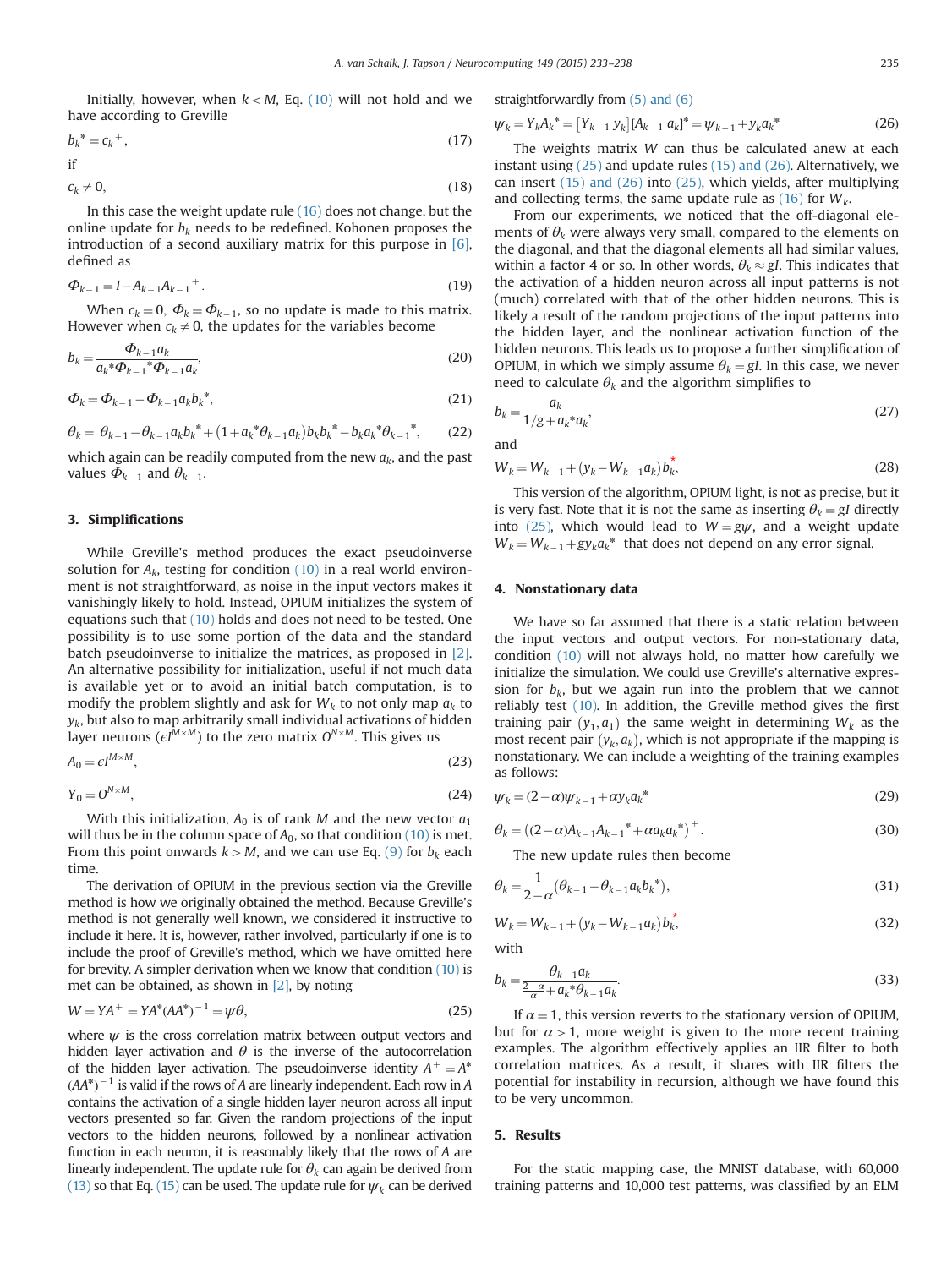<span id="page-3-0"></span>using a 728 neuron input layer, a 7280 neuron hidden layer, and a 10 neuron output layer. A simulation using OPIUM was performed in Python and took approximately 20 h to process all the training patterns once and test all test patterns, while consuming up to 1.8 GB of RAM. The classification error, without any pre-processing, such as de-skewing of the digits, was 2.75% [\[8\].](#page-5-0) Using OPIUM light the simulation consumed only 1 GB of memory and the same full MNIST database was processed in under 7 min on the same computer, resulting in a speed up by a factor 175. The classification error increased to 3.7%, so depending on the application, the increase in speed may well outweigh the reduction in precision. In our experiments, g was arbitrarily set to 1, but simulations with g equal to 100,

4, 0.4, and 0.01 produced very similar results, indicating that the choice of g is not critical. For OPIUM,  $\epsilon = 0.001$  was used so that this initialization only had a small effect on the final weights matrix. The

## Table 1

RMS error for the final 1000 samples averaged over 100 runs for the simulations of Fig. 1.

| <b>Algorithm</b> | <b>Average RMS error</b> |
|------------------|--------------------------|
| OPIUM            | $1.5 \times 10^{-2}$     |
| OPIUM light      | $5.6 \times 10^{-3}$     |
| Dynamic OPIUM    | $4.4 \times 10^{-8}$     |

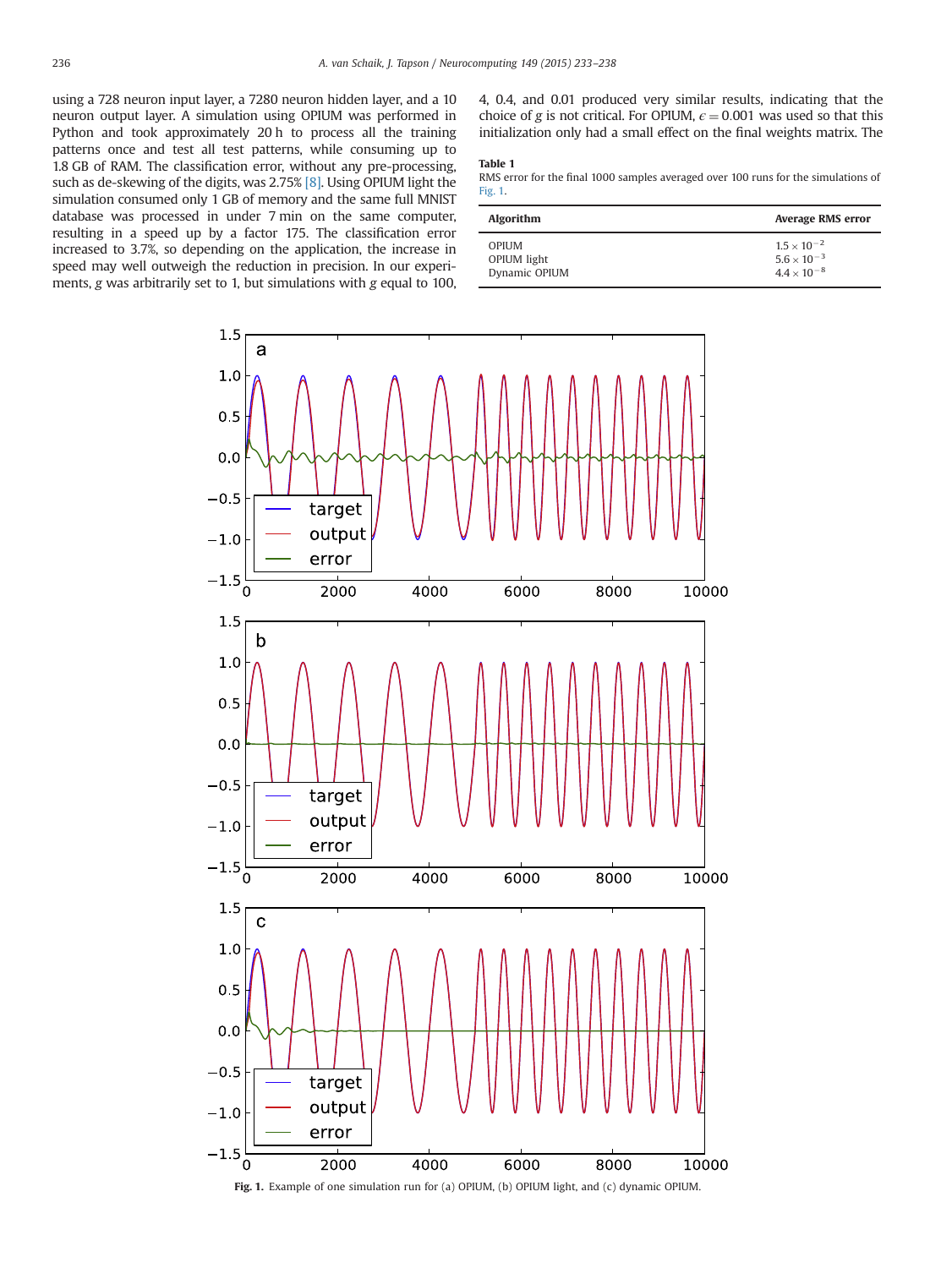<span id="page-4-0"></span>code for these simulations is available from the authors' website [\[9\].](#page-5-0) To investigate performance and execution time dependence on the number of training samples, we repeated the experiment with only 10,000 training patterns, randomly drawn from the full set and again tested the full 10,000 test patterns. The OPIUM simulation took just under four hours and produced an error rate of 10.3%, while OPIUM light only took just under two minutes for an error rate of 6.7%. Note that the memory consumption for both online algorithms is independent of the number of training patterns.

In order to test the performance for a nonstationary mapping, we simulated OPIUM, OPIUM light, and the dynamic version of OPIUM on a task where the mapping between input and output

changes halfway through the task. A network with ten input neurons, one hundred hidden neurons and one output neuron was trained to predict the current sample (at time  $t$ ) of a sine wave with frequency  $f$  and unit amplitude from ten past input samples of the target time series, taken at  $t-10dt$ ,  $t-20dt$ , …,  $t-100dt$ , where  $dt$  is the sample interval. The weights from the input neurons to the hidden neurons were drawn from a uniform distribution between  $-0.5$  and 0.5, and the hidden neuron activation was calculated as the hyperbolic tangent of the sum of its weighted inputs. In our simulation,  $dt=1$  ms, and  $f=10$  Hz for the first 500 ms, and  $f=20$  Hz for the second 500 ms. For OPIUM light,  $g=1$ , and for dynamic OPIUM,  $\alpha = 1.003$ .



Fig. 2. Example with a recorded ECG signal for (a) OPIUM, (b) OPIUM light, and (c) dynamic OPIUM. Top: target and prediction; bottom: error.